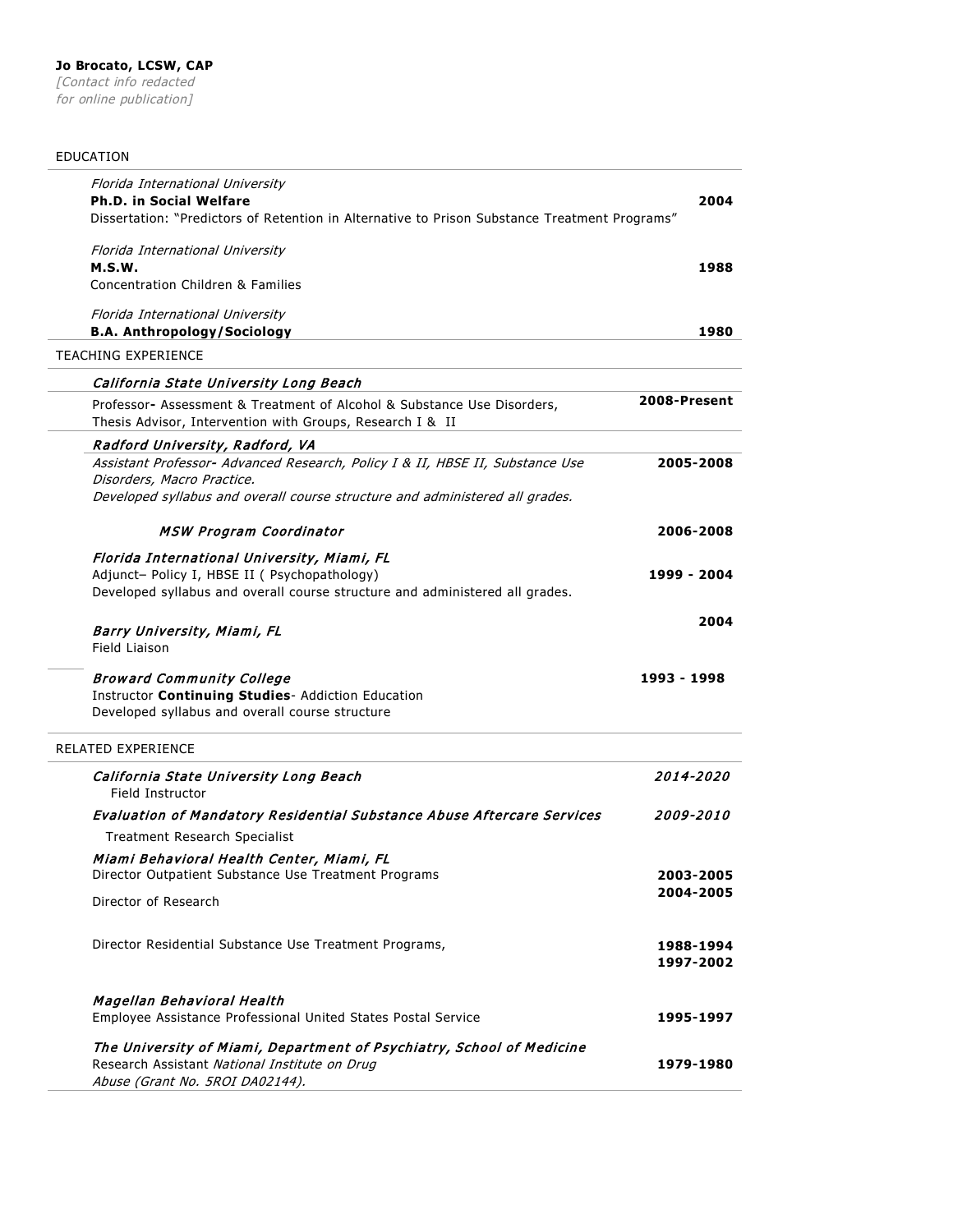## **PUBLICATIONS AND PAPERS/PRESENTATIONS**

Washington, T.A., Brocato, J. Applewhite, S., Dyson, Y. D., & Ramos, A\***.** (in press 2020). Alcohol and condomless insertive anal intercourse among Black/Latino sexual-minority male non-PrEP users. Urban Social Work <sup>4</sup>(3).

Reynolds, G. L Fisher, D. G., Shimoga, S., & Brocato, J. (under review). Lack of contraceptive use is associated with previous incarceration and impulsivity. Journal of Correctional Health Care

Brocato, J., Kleinpeter, C.B., & Potts, M. (2017) A comparison study of alcohol use by community college students receiving care at a college health center. The International Journal of Learning in Higher Education 25 (3) 15-30. doi:10.18848/2327-7955/CGP/v25i03/15-30.

Brocato, J., Fisher, D.G., & Reynolds, G. (2017). HIV Risk Behaviors in Context. Paper presented at the Society for Social Work and Research 21st Annual Conference: Ensure Healthy Development for all Youth. (January 2017) New Orleans, LA.

Brocato, J. & Washington, T.A. (2016) Alcohol and Condomless Insertive Anal Intercourse Among Black/Latino Sexual-Minority Male Non-PrEP Users. Paper presented at the Council of Social Work Education, (October 2016) Atlanta, GA.

Chambers, R.M. & Brocato, J. (2016). An Evaluation of Family-to-Family Model Interventions for Families with Substance Use Problems. Paper presented at the Council of Social Work Education, (October 2016) Atlanta, GA.

Brocato, J. & Washington, T.A. (2014) Alcohol use patterns and HIV risk behaviors among Black and Latino MSM. Paper presented at the Council of Social Work Education, (October 2014) Tampa, FL.

Reynolds, G. L., Fisher, D. G., Hess, K. L., & Brocato, J. (2014). Opiate use and outpatient drug treatment are associated with lack of trust in point-of-care rapid tests. Drug & Alcohol Dependence, 140, e185.

Brocato, J (2014). Parolee Treatment Outcomes: The Impact of Programs, Practice, and Practitioners. Paper presented at the Society for Social Work and Research Annual Conference (January 2014) San Antonio, TX.

Brocato, J. Fisher, D.G., Reynolds, G. & Janson, M. (2014). Drug treatment utilization among illicit drug users receiving HIV prevention services in Los Angeles County. Journal of HIV/AIDS & Social Services, 13(2) 125-143.

Brocato, J., Washington, T.A., Green, Y., & Robles, G. (2014) Sexual practices and HIV risk behaviors among African American women partners of sex-trading men who have sex with men and women: A descriptive analysis Journal of HIV/AIDS & Social Services doi: 10.1080/15381501.2013.792105

Brocato, J., Fisher, D.G., Reynolds, G. & Hess, K. (2013) Contextual factors that contribute to HIV risk reduction among out-of-treatment substance users Paper presented at the American Public Health Association Annual Meeting, (November, 2013)Boston, MA.

Brocato, J. (2013). Group Cognitive Therapy for Addictions. A. Wenzel, B. S. Liese, A. T. Beck, & D. G. Friedman (2012). New York, NY: Guilford, 274 pp. [Book review]. Journal of Social Work Practice in the Addictions,13 (3) doi:10.1080/1533256X.2013.813356

Brocato, J. (2013). The Impact of Acculturation, Motivation and the Therapeutic Alliance on Treatment Retention and Outcomes for Hispanic Drug Involved Probationers. Journal of Ethnicity in Criminal Justice.11(3) doi:10.1080/15377938.2012.756845

Brocato, J. (2012). Principles and practice of group work in addictions. R. Hill & J. Harris (Eds.) London & New York: Routledge, 2011, 245 pp. [Book review]. Journal of Social Work Practice in the Addictions, doi 10.1080/1533256X.2012.676975

Chambers, R.M. & Brocato, J. (2012). Pomona Family First Project Evaluation: Creation, Implementation and Outcomes. . Paper presented at the Council of Social Work Education, (November, 2012 )Washington: DC.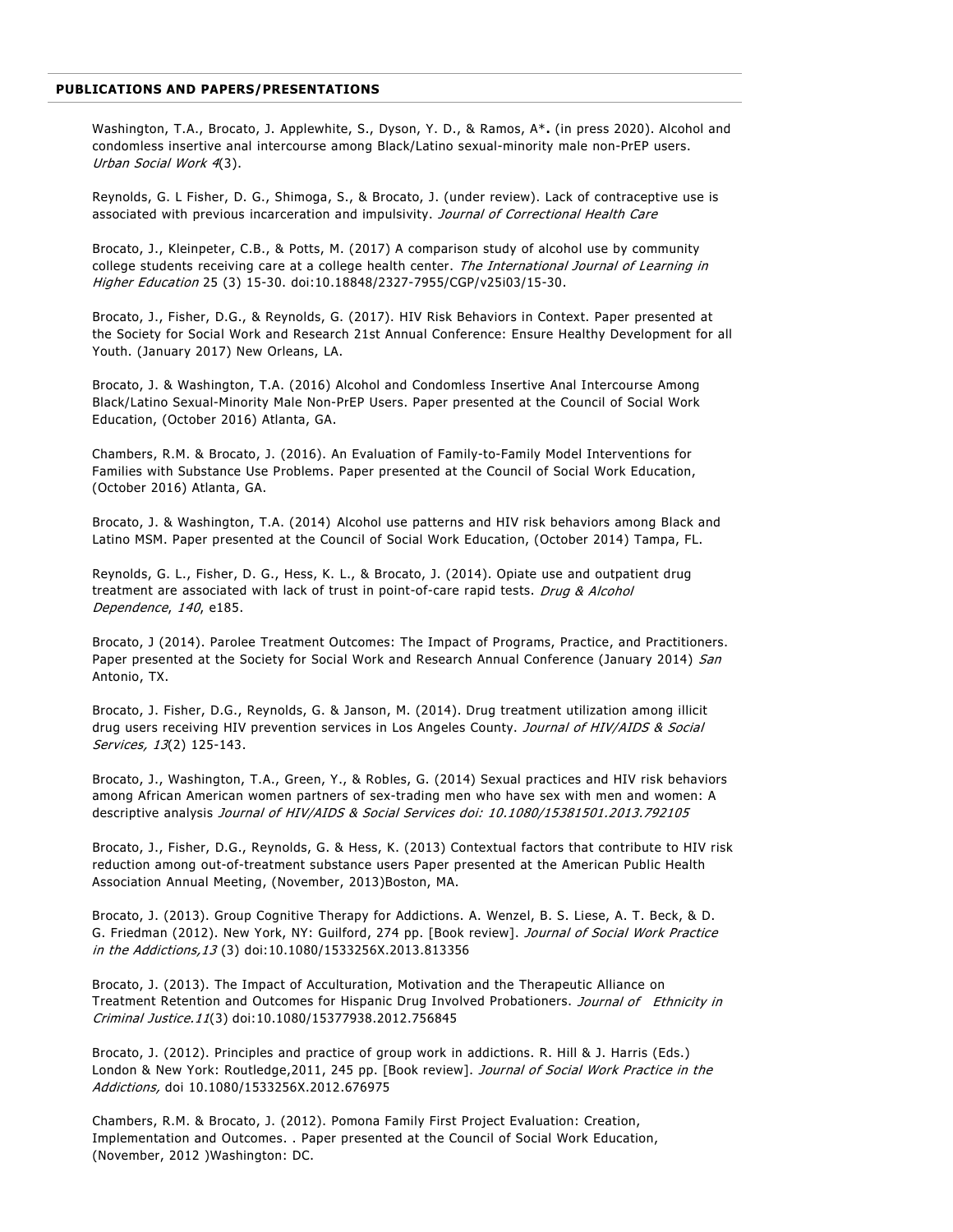Brocato, J. & Schneller, D. (2011). Facilitating Student Learning, the Assessment of Learning, and Curricular Improvement through a Social Work Graduate Integrative Seminar. Poster presented at the Conference on Higher Education Pedagogy (February 2011) Blacksburg, VA

Brocato, J. (2011). Factors Predicting Retention Among Hispanic Clients Mandated to Drug Treatment Paper presented at the Society for Social Work and Research 15th Annual Conference: Emerging Horizons for Social Work Research. (January 14, 2011) Tampa, FL.

Koob, J.J., Brocato, J., & Kleinpeter, C.B. (2011) Enhancing Residential Treatment For Drug Court Participants. Journal of Offender Rehabilitation. 50:5, 252-271.

Fischer, R. Malm, A., Ireland, C., & Brocato, J. (2010). Evaluation of Residential Substance Abuse Aftercare in California: Second Year Findings. Paper presented at the American Society of Criminology (November 2010) San Francisco, CA.

Sonia-Muñoz-Duran, Ireland, C. Malm, A., Brocato, J. Fischer, R. (2010). Treating Addicted Women: The Significance of Gender Specific Programming. Paper presented at the American Society of Criminology (November 2010) San Francisco, CA.

Washington, T.A. & Brocato, J. (2010). Exploring the perspectives of Black substance abusing men who have sex with men and women in addiction treatment programs: A need for a human sexuality educational model for addiction professionals. American Journal of Men's Health.

Kleinpeter, C.B., Koob, J.J., Brocato, J., Joseph, C. & Holley, D. (2010). Measurement Tools Utilized to Assess Specialty Groups for Drug Court Participants. Journal of Dual Diagnosis, 6(02), pp. 123 - 143.DOI: 10.1080/15504261003751929

Kleinpeter, C.B., Brocato, J., & Koob, J.J. (2010). Does drug testing deter drug court participants from using drugs or alcohol?. Journal of Offender Rehabilitation, 49(06), pp. 434 - 444. DOI: 10.1080/10509674.2010.499057.

Schneller, D. & Brocato, J.(2010).Integrating Theory, Practice, Social Justice, and Assessing Learning through a Capstone Seminar. Paper presented at the Association of Social Work Baccalaureate Program Directors(March 2010) Atlanta, GA

Brocato, J & Quinn-Guilford, T. (2010) Predicting Retention among Hispanic Drug Offenders in Substance Abuse Treatment. Paper presented at the Academy of Criminal Justice Sciences ( February 2010) San Diego CA.

Ireland, C. Malm, A., Fischer, R. Brocato, J. (2010). Evaluation of "Mandatory" Residential Substance Abuse Aftercare in California: First Year Findings. Paper presented at the Academy of Criminal Justice Sciences( February 2010) San Diego CA.

Brocato, J. (June 2009) Specialty groups for drug court participants. Paper Presented Congress of the International Academy of Law and Mental Health, June 30, 2009, New York, NY.

Kleinpeter, C.B., Brocato, J., Fisher, R., & Ireland, C. (2009). Specialty groups for drug court participants. Journal of Groups in Addiction and Recovery, 4(4), 265-287

Brocato, J. (2009) Predictors of Retention in Substance Abuse Treatment: The Mandated Client, VDM Publishing House Ltd. Beau-Bassin: Mauritius ISBN 978-3-639-03600-8

Schneller, D. & Brocato, J. (2011) Facilitating student learning, the assessment of learning, and curricular improvement through a social work graduate integrative seminar, Social Work Education, 31(2).

Brocato, J. & Wagner, E. (2008). Predictors of client retention in alternative to prison substance abuse programs. Criminal Justice & Behavior 35(1)99-119.

King-Ingham, A., Schneller, D., & Brocato J. ( October 2007) Using the Jigsaw Model across the Curriculum in Social Work Education Paper Presented CSWE, October 28, 2007, San Francisco, California

Brocato, J. (2007) Understanding the needs of young children faced with the trauma of an addicted parent, Presented at 7<sup>th</sup> Annual National Conference "Celebrating Child Welfare," June 4, 2007, Radford, VA

Brocato, J. & Wagner, E. (January 2005). Predictors of client retention in alternative to prison substance abuse programs. paper presented at Society for Social Work Research, January 2005, Miami, Florida

Brocato, J. & Wagner, E. (May 2003). Harm reduction: A social work practice model and social justice agenda, Health & Social Work, 28:2, 117—125.